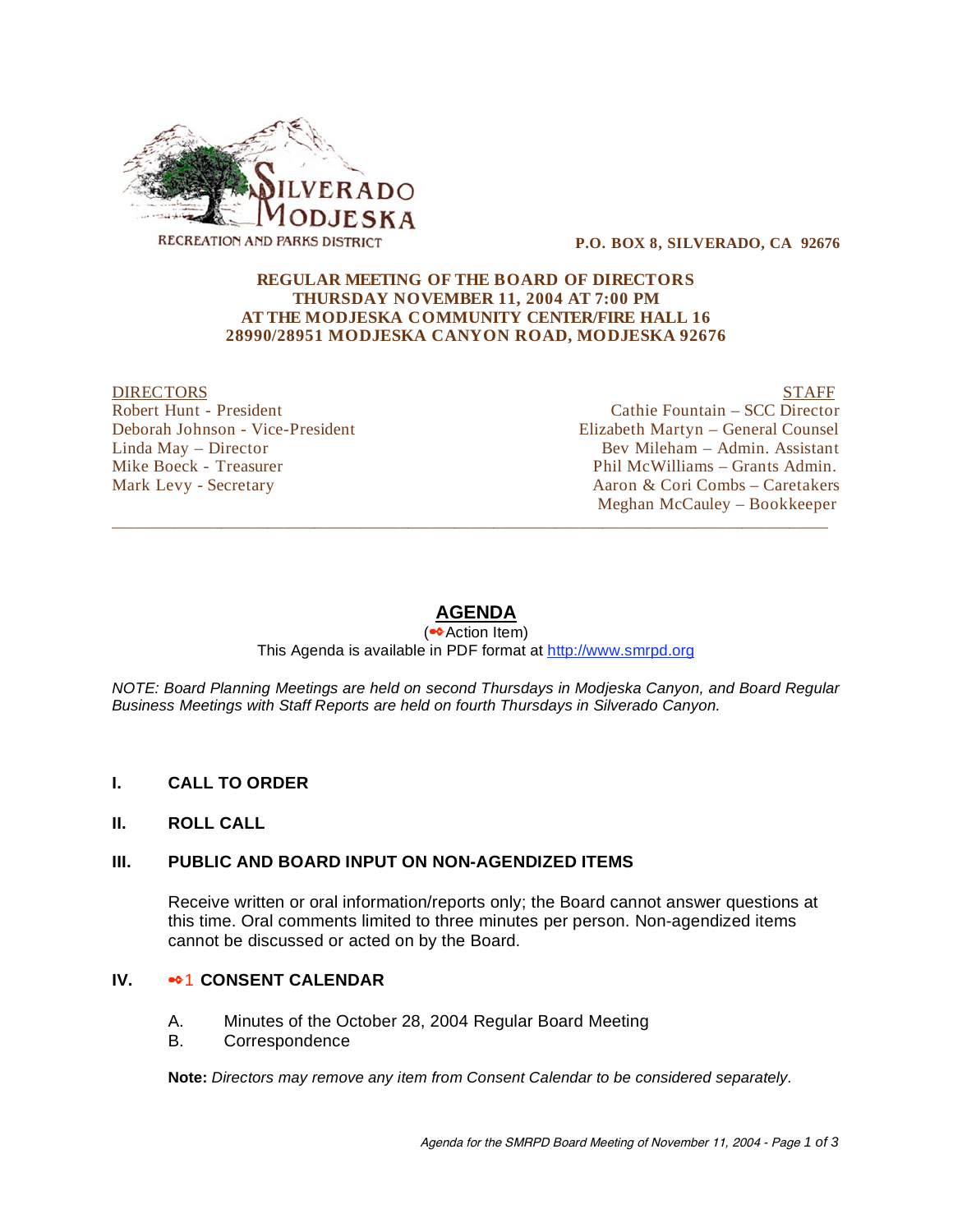# **V. PAYMENT OF DISTRICT BILLS**

Approval of Payment Requests totaling **\$4,138.94**:

## 2 **Transmittal 11-04A for \$100.00 total for Directors' compensation for the Regular Board Meeting of October 28, 2004 to:**

| Director Boeck   | \$50.00 |
|------------------|---------|
| Director Johnson | \$50.00 |

## 3 **Transmittal 11-04B for \$4,038.94 total to:**

| K.J. Snyder            | \$505.00 Inv. #4017 and #4044                              |
|------------------------|------------------------------------------------------------|
| <b>Ware Disposal</b>   | \$210.94 Inv. #4B100998 and #4B100999                      |
| SCWD                   | \$1,020.50 Accounts 10059600, 10059300, 10001600           |
| <b>Phil McWilliams</b> | \$140.00 Inv. for 9/1/04 to 9/30/04 (GRANTS ADMINISTRATOR) |
| <b>Meghan McCauley</b> | \$162.50 Inv. #04-49 (BOOKKEEPER)                          |
| Hale & Co.             | \$2,000.00 Inv. for October 2004 (AUDITOR)                 |
|                        |                                                            |

## **VI. OTHER DISTRICT BUSINESS**

- A.  $\bullet$  4 Discuss proposed features of Modjeska Community Center Renovation, and receive public input on it.
- B.  $\bullet$  5 Reconsider request for alcohol use permit for private event in Modjeska Community Center, contingent on locating grant deed and determining if there are restrictions therein. Continue the item if said information is not available.
- C. 6 Approval of modified Facilities Use Agreement
- D.  $\bullet$  7 Resolution #111104-1 to approve a list of persons authorized to sign for and receive warrants and other documents from the Orange County Auditor-Controller.
- E.  $\bullet$  8 Resolution #111104-2 to authorize District Bookkeeper to open a savings account for the District to deposit monies in a Capital Improvements Reserve Fund.
- F.  $\bullet$  9 Resolution #111104-3 to adopt the amended FY 2004-2005 Budget to now include \$54,000 in developer in-lieu fees that had been held in a County pool, and are now being transferred to the District's account #728 as restricted Capital Improvement funds.
- G.  $\bullet$  10 Determine whether to change the dates or cancel the Board Meetings that fall on the holidays of Thanksgiving and Christmas in 2004.
- H.  $\bullet$  11 Discussion of and preparation of comments for the Santiago Hills II and East Orange Planned Communities SEIR 1278 and DEIR 1716, to be submitted by December 6, 2004, and for Silverado Canyon Ranch SEIR 587, to be submitted by November 25, 2004.